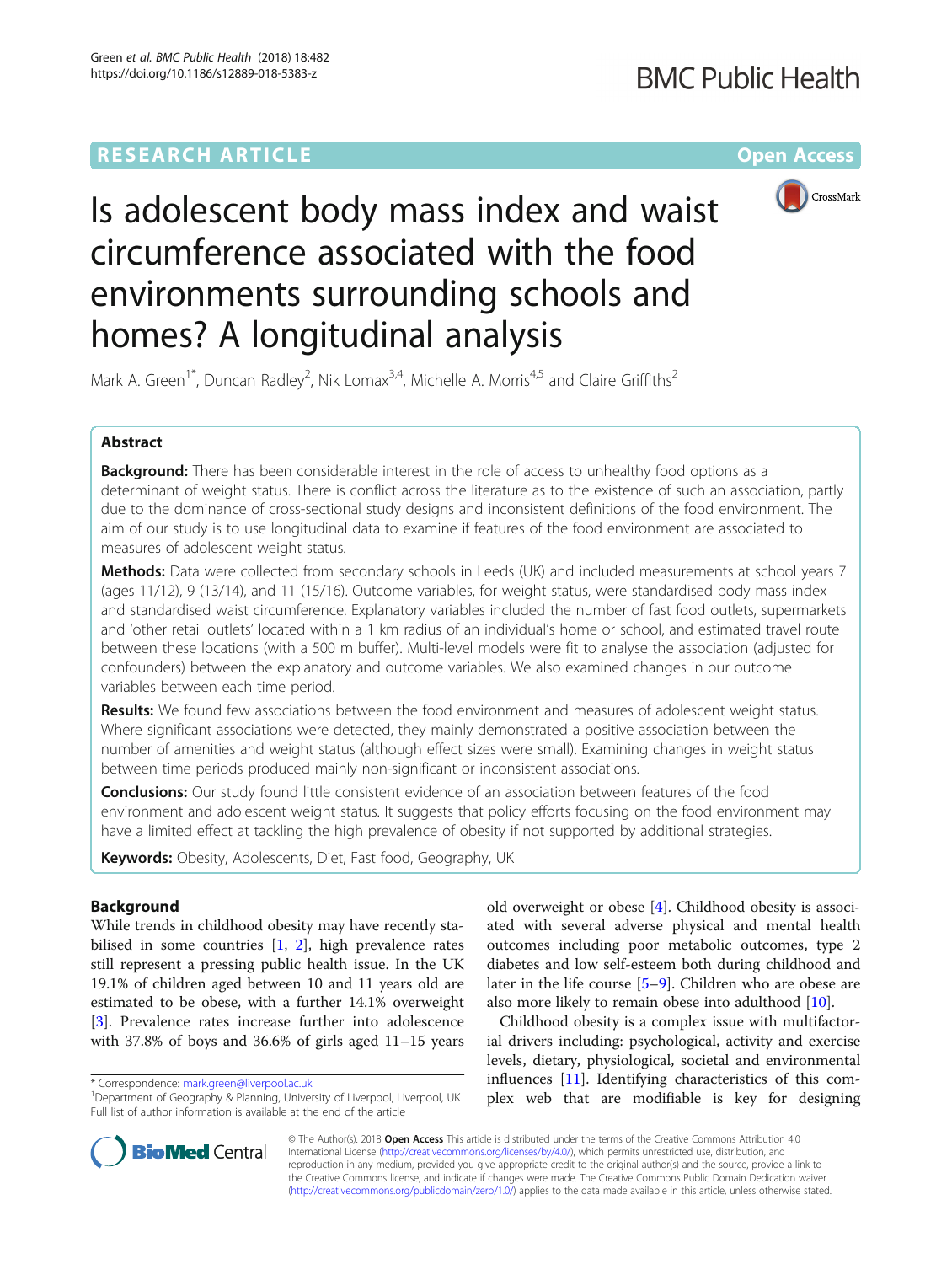effective strategies to tackle childhood obesity. One of the potential environmental influences is the level of access to "unhealthy" foods surrounding an individual's home or school. It has been hypothesised that where there is a greater supply of food outlets selling foods that are energy dense and nutritionally poor, adolescents may be more likely to consume such foods resulting in poorer diets and ultimately excess body weight [\[12](#page-6-0)]. Some policy makers have begun to react to this theory by restricting the location of new fast food outlets believing it will limit accessibility to unhealthy foods [[13](#page-6-0)– [16\]](#page-6-0). However, the policy focus on fast food outlets is far too narrow since it only encapsulates one aspect of the broader food environment. Policies should consider all food outlets (e.g. convenience stores), as well as national/global food systems that may promote unhealthy food options, to be truly effective.

Policy actions in the role of the food environment run contrary to the quality of evidence available demonstrating an association with childhood obesity. While some studies have reported a positive association between the density of fast food outlets and risk of childhood obesity [[17](#page-6-0)–[20](#page-6-0)], a comparable number have not found any association [\[21,](#page-6-0) [22\]](#page-6-0). Similarly, systematic reviews have demonstrated mixed findings for adults [\[23](#page-6-0), [24\]](#page-6-0). The lack of consensus may be partly due to the reliance on crosssectional data, poor study design or inconsistencies in methodological approaches. There has also been greater focus on the environment surrounding the home, with few studies examining the environment surrounding schools or the environment individuals may encounter when travelling between the two.

Using longitudinal data for Leeds, UK, our study aims to explore how the home and school food environments (including estimated travel routes in-between) are associated with changes in weight status throughout adolescence (ages 11/12 to 15/16 years).

## Methods

## Data source

Data were collected as part of the Rugby League and Athletics Development Scheme (RADS) which has been described previously [[25](#page-6-0)]. In brief, all secondary schools in Leeds, UK  $(n = 40)$ , were invited to take part in the programme which was initially aimed at children in their first year of secondary school (age 11–12 years). Seven schools (out of the 33 schools originally participating in RADS) agreed to participate in follow up measures in year 9 (aged 13–14 years) and year 11 (aged 15–16 years) with participation rates at the individual level being consistently high (> 90% at each measurement occasion in each of the 7 schools). There was little difference in the sociodemographic characteristics of participants from the original 33 participating schools (mean 'Income Deprivation Affecting

Children Index' score 0.25 (see later section for more details), standard deviation 0.20) when compared to the seven schools with follow up data at baseline (mean score 0.26, standard deviation 0.22). Measurements were taken in September 2005 (year 7), January 2008 (year 9) and January 2010 (year 11), therefore, the time interval between measurements may vary slightly. All children providing consent from the seven schools were eligible to take part, however, only children with at least 2 measurements were included in the analysis. 336 (45%) children had measurements from all three years of data collection (i.e. 'complete data' allowing a direct comparison of exactly the same pupils over all 3 assessment occasions). An additional 410 (55%) children had at least two measurements (Y7 and Y9  $n = 254$  (34%); Y7 and Y11  $n = 87$  (12%); Y9 and Y11  $n = 69(9%)$  resulting in a final sample size of 746 children (i.e. mixed data). We tested for differences between these individuals to assess if it is an issue with our analyses. Ethical clearance was granted by the Ethics Committee of the Carnegie Faculty, Leeds Beckett University. Parental consent was obtained for participants aged under 16 years.

#### Measures

## Personal measures

Age, sex, home postcode, school postcode and race (defined as 'White' or 'non-White') were provided by the schools from their administrative databases.

#### Anthropometric measures

Body mass (kg), height (m) and waist circumference (WC) (cm) were objectively measured by the same person (CG; [[25](#page-6-0)]). Body mass was measured using manually calibrated electronic scales (Tanita TBF-310, Tanita Corp, Tokyo, Japan), and children wore only light physical education clothing without shoes. Height was measured using a floor-standing Leicester height measure (children were not wearing shoes). Waist circumference was measured using an inelastic tape mid-way between the 10th rib and the iliac crest (children were wearing a thin shirt; we subtracted 0.5 cm from the value to account for this). More specific details of the data collection process can be viewed elsewhere [\[25](#page-6-0)]. Body mass Index (BMI) measurements were calculated and standardised (BMI SDS) for age and sex using the British 1990 growth reference charts (UK90) [\[26](#page-6-0)]. WC measurements were standardised (WC SDS) for age and sex using the published reference based on the data from the British Standards Institute survey [[27\]](#page-6-0). While they are common measures in population research since they provide a valid measure of relative body weight [\[28\]](#page-6-0), they do not directly measure adiposity limiting the conclusions we can draw. To ensure consistency in data collection, measurements at each time point were carried out by the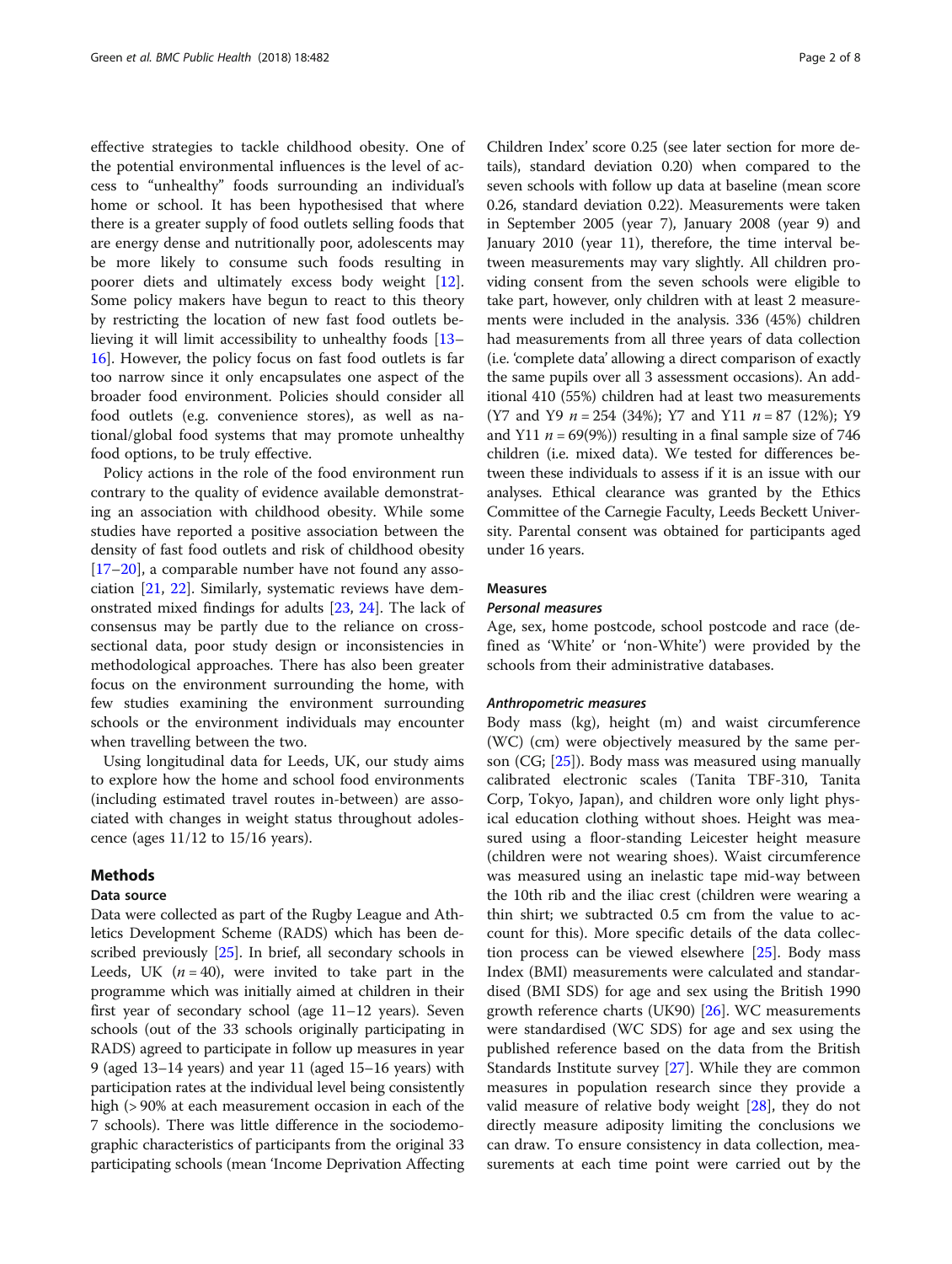same person (CG) using the same equipment and procedures.

#### Exposure to food outlets

The study builds on previous research using cross sectional data from the RADs programme [[22\]](#page-6-0). We utilise the same methods to determine the exposure to food outlets to investigate if longitudinal changes in BMI and WC was associated with the food outlet availability in the home, school and home-school commute environments. Data on food outlet locations were sourced from Leeds City Council (LCC) covering all licensed premises in the study area during the time of data collection in 2005 and mapped by postcode centroid (postcode centroids are point estimates of polygons that contain a collection of street-level addresses (mean 15 addresses)). Longitudinal food outlet data were not available for the period. Food outlets were categorised into three groups, supermarkets, takeaways and other retail (e.g. newsagents, bakeries, petrol stations) according to the definitions used by LCC (outlets are categorised using a national classification based on their commercial activity; for example, takeaways were defined as 'A3' properties i.e. where hot food is sold for consumption on or off site). Home and school exposures were defined as circular buffers with a 1 km Euclidean (straight line) radius, centred on their postcode location and the number of food outlets falling within the buffer were identified. A 1 km buffer was selected based on previous research [[28\]](#page-6-0), since it represents roughly a 20 min walk which is a reasonable measure of accessibility. Travel between home and school was estimated by calculating the shortest distance on the road network using the R package 'ggmap' (i.e. using the Google Maps Network features). Consistent with the previous literature [\[23](#page-6-0)], in order to capture varying routes a 500 m buffer was placed around this route and the number of food outlets falling within this buffer were identified. A smaller buffer for the travel route was used to capture the uncertainty in the travel route, as well as to account for potential detours pupils may take to access food. Each exposure variable was measured as a continuous variable. We define the school, home and commuting food environments used in subsequent analyses as the count of each outlet type surrounding the geographical vicinity.

## Sociodemographic measures

Social disadvantage was assessed using the Income Deprivation Affecting Children Index (IDACI), developed as part of the English Indices of Deprivation (2007) which represent a set of relative measures of neighbourhood deprivation. IDACI estimates the proportion of children under the age of 16 years in a neighbourhood that live in low income households. Since both adolescent obesity and

density of fast food outlets are higher in poorer neighbourhoods [[20](#page-6-0), [23,](#page-6-0) [29](#page-7-0)], this is an important confounder to account for and as such we included both the IDACI score of the home and school environments. IDACI was measured at the Lower Super Output Area (LSOA) for each individual's home and school (determined by postcode). LSOAs are small administrative areas that contain an average of 1500 people.

## Statistical analysis

Multi-level linear regression models were fit to examine the association between the outcome measures (BMI SDS and WC SDS) and measures of the food environment within the home, school and commuting environments (adjusting for age, sex, race and deprivation). Individual observations at each time point (level-1) were nested within individuals (level-2), who were nested within schools (level-3). Centering was not performed on any variable at any level. We also compared differences in sample characteristics for individuals with two or three observations using t-tests for continuous data (age and deprivation measures) and chi-squared tests for categorical data (sex and race). All analyses are conducted using R statistical software.

## Results

Tables [1](#page-3-0) and [2](#page-3-0) present summary statistics of our sample. Unsurprisingly both unstandardized measures of child weight status (BMI and WC) increased between each time period representing the growth and development during adolescence (Table [1](#page-3-0)). There were diverging patterns in standardised BMI and WC, with mean BMI SDS declining throughout adolescence and WC SDS increasing (this has been reported previously; [\[25](#page-6-0)]). There was little difference in patterns of exposure to each feature of the food environment between the home, school and travel environments (Table [2](#page-3-0)). Fast food outlets were more commonplace in each environment, with supermarkets least common. There was less variation around schools in our measures compared to the home and travel environments.

Table [3](#page-4-0) compared differences in sample characteristics between individuals who had two or three observations. No difference was found for age or race, but we detect differences for sex (individuals with three observations were more likely to be male) and deprivation (individuals with only two observations were more likely to live in more deprived areas). These differences should be considered with the interpretation of our results.

Table [4](#page-4-0) presents the results from our regression model examining the association of the food environment with BMI SDS and WC SDS (Table [2](#page-3-0)). Few associations were found where the 95% confidence intervals did not cross zero. For BMI SDS, a positive association between the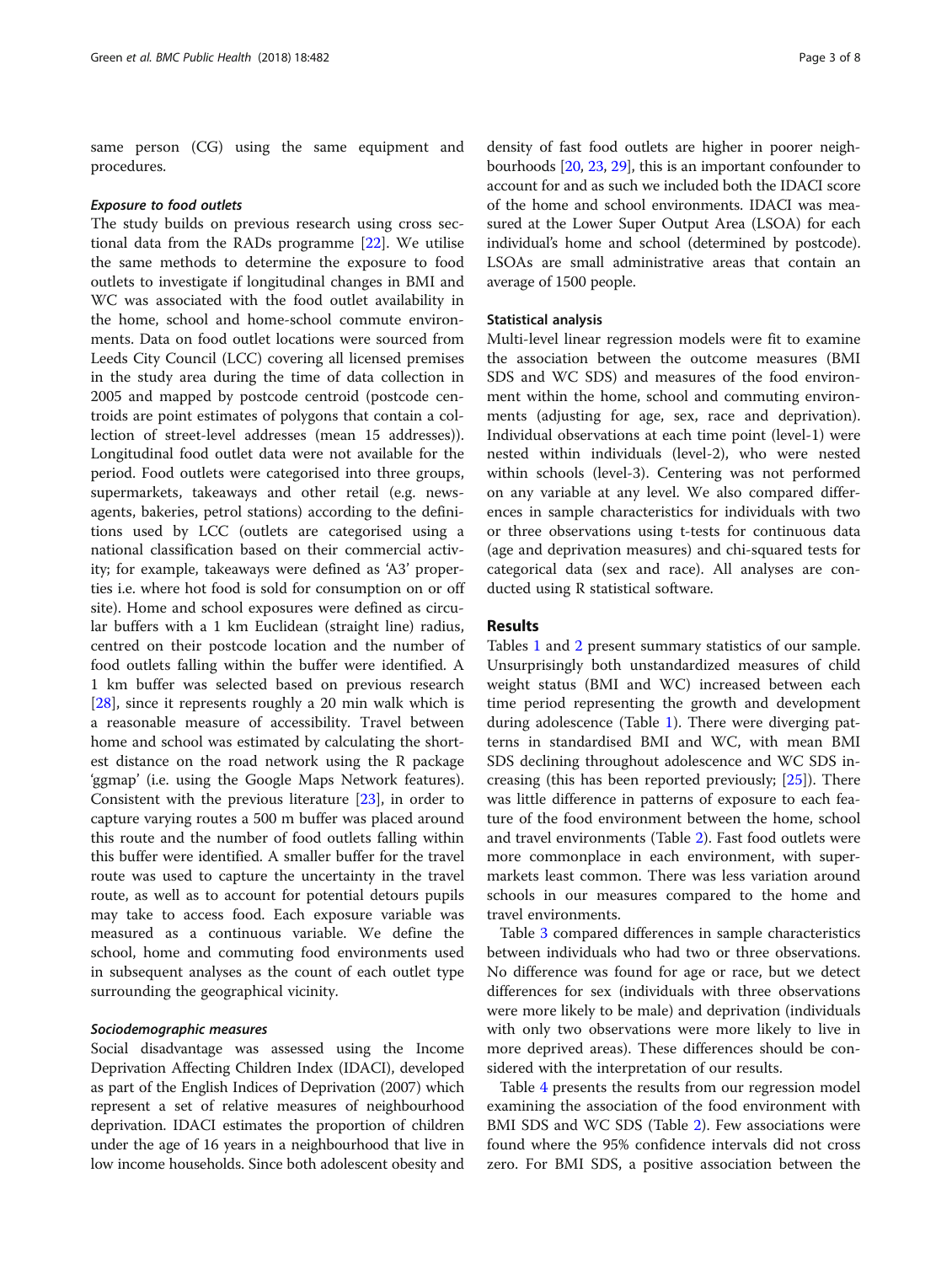<span id="page-3-0"></span>Table 1 Descriptive statistics of sample characteristics

|                          | Mean  | Standard deviation |
|--------------------------|-------|--------------------|
| Year 7                   |       |                    |
| BMI ( $kg/m2$ )          | 19.09 | 3.40               |
| <b>BMI SDS</b>           | 0.40  | 1.19               |
| WC (cm)                  | 66.58 | 9.07               |
| WC SDS                   | 0.82  | 1.23               |
| Age                      | 11.59 | 0.30               |
| Male (proportion)        | 0.48  | 0.50               |
| None-White (proportion)  | 0.23  | 0.42               |
| Home deprivation Score   | 0.26  | 0.22               |
| School deprivation score | 0.22  | 0.03               |
| Year 9                   |       |                    |
| BMI ( $kg/m2$ )          | 20.48 | 3.76               |
| <b>BMI SDS</b>           | 0.33  | 1.19               |
| WC (cm)                  | 73.95 | 10.47              |
| WC SDS                   | 1.17  | 1.24               |
| Age                      | 13.94 | 0.31               |
| Male (proportion)        | 0.48  | 0.50               |
| None-White (proportion)  | 0.23  | 0.42               |
| Home deprivation Score   | 0.26  | 0.22               |
| School deprivation score | 0.22  | 0.05               |
| Year 11                  |       |                    |
| BMI ( $kg/m2$ )          | 21.32 | 3.56               |
| <b>BMI SDS</b>           | 0.22  | 1.17               |
| WC (cm)                  | 78.61 | 9.08               |
| WC SDS                   | 1.40  | 1.13               |
| Age                      | 15.92 | 0.31               |
| Male (proportion)        | 0.49  | 0.50               |
| None-White (proportion)  | 0.23  | 0.42               |
| Home deprivation Score   | 0.26  | 0.22               |
| School deprivation score | 0.23  | 0.03               |

NB. BMI body mass index, SDS standardised, WC waist circumference

number of 'other retail outlets' within 1 km of a school whereby an additional outlet is associated with an increase of BMI SDS of 0.038 (95% CIs 0.006–0.0052). For WC SDS we detected a positive association for the number of fast food outlets along the travel route, with an additional fast food outlet associated with an increase on 0.021 (95% CIs 0.007–0.033). We also found a negative association for 'other retail outlets' along the travel route (Coefficient = − 0.014, 95% CIs − 0.027 - -0.001). All other associations across both models were non-significant.

## **Discussion**

## Key results

Using longitudinal data, our findings demonstrate few associations between the food environment and measures of

Median count Interquartile range Home (1 km) Fast food outlets 12 5–21 Supermarkets 2 1–3 Other retail outlets 9 5–18 School (1 km) Fast food outlets 12 12 4–14 Supermarkets 3 3 1–3 Other retail outlets 7 6–9 Travel (500 m) Fast food outlets 11 7–23 Supermarkets 2 2 1–4 Other retail outlets 9 4–20

adolescent weight status. Where we detected associations, they mostly fell in the hypothesised direction. The presence of a fast food outlet along the estimated travel route between school and home, and the presence of 'other retail outlets' near schools were both positively associated with weight status. While upon initial inspection their effect sizes (i.e. coefficients) appear small and not clinically significant, they refer to the change in weight status for an additional outlet. When considered alongside an additional 10 outlets, the effect size is clinically significant. Such a finding would be appropriate for the number of fast food outlets along the travel route since the interquartile range (IQR) was 7–23 (although the coefficient was not significant for BMI SDS). However, for the number of 'other retail outlets' it is a less suitable observation since there does not appear to be this magnitude of variation (IQR 6–9).

#### Limitations

Longitudinal data were not used for the exposure variables since they were not available. Food retail environments do not change quickly (particularly in comparison to the time period of our study), suggesting that our data are appropriate and the impact of bias on our results will be low [\[30](#page-7-0)]. Information on key covariates such as diet, physical activity or parental characteristics, which have all been shown to be associated with adolescent weight status, were not available. These unknown characteristics may confound the associations observed. Data collection was also unbalanced, with varying sample sizes between years which may introduce bias into our estimates.

We used buffers to measure exposure to aspects of the food environment. It is unlikely that these buffers correspond to the actual food environments individuals engage and interact with [\[31](#page-7-0)]. While we find little evidence of the role of geographical context in our study, the role geography plays is complex and likely to operate at

Table 2 Descriptive statistics of the food environment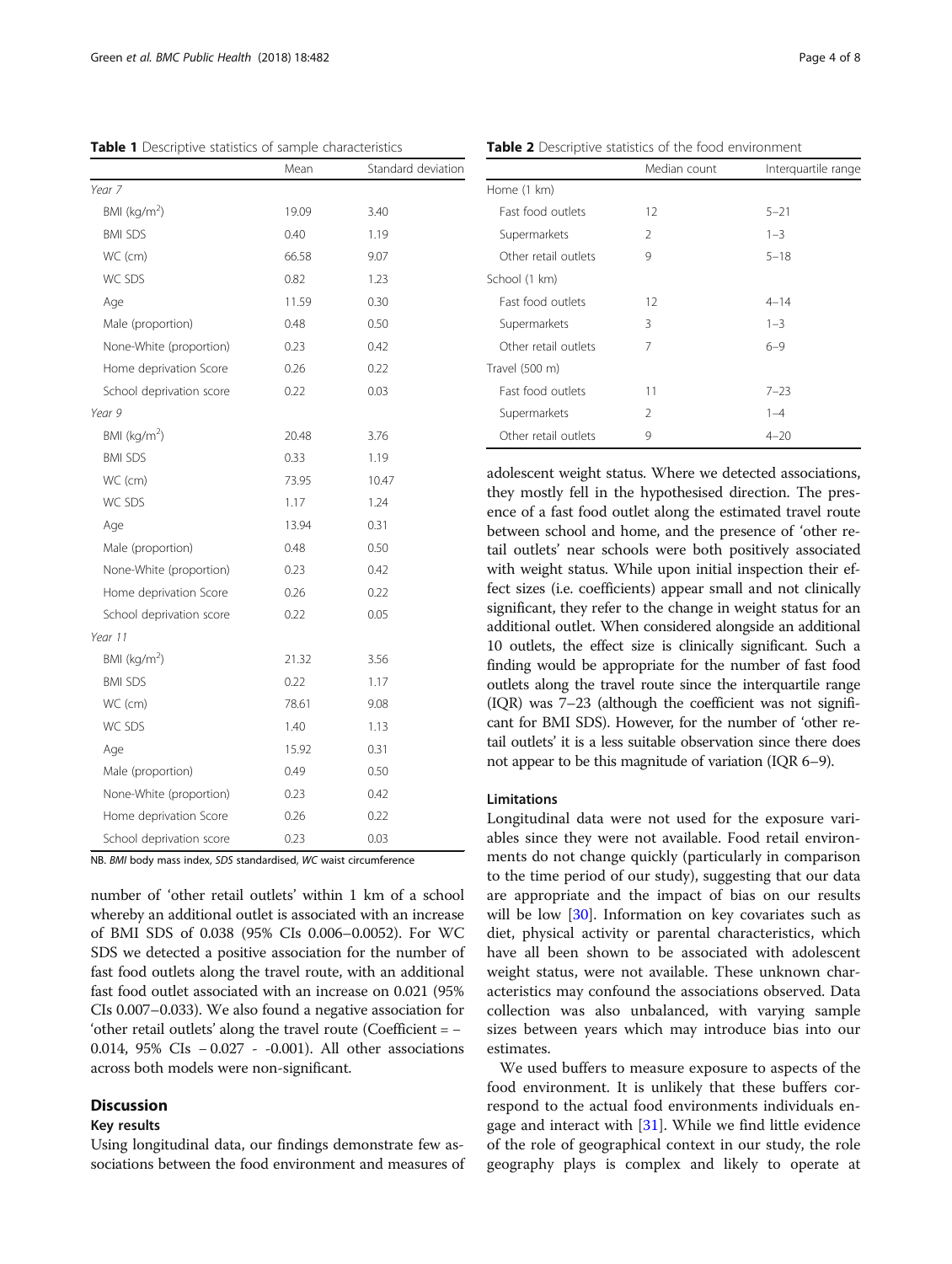|                          | Mean values    |                | Tests     |            |
|--------------------------|----------------|----------------|-----------|------------|
|                          | 2 observations | 3 observations | Statistic | $p$ -value |
| Age during Year 7        | 11.6           | 11.6           | 0.80      | 0.427      |
| Age during Year 9        | 13.9           | 13.9           | 1.28      | 0.200      |
| Age during Year 11       | 15.9           | 15.9           | 1.47      | 0.144      |
| Sex (Male)               | 0.44           | 0.54           | 7.37      | 0.007      |
| Race (Non-White)         | 0.24           | 0.21           | 0.90      | 0.343      |
| Home deprivation Score   | 0.29           | 0.22           | 4.07      | < 0.001    |
| School deprivation score | 0.25           | 0.18           | 5.80      | < 0.001    |

<span id="page-4-0"></span>**Table 3** Differences in sample characteristics between individuals with two or three observations

NB. T-tests were performed for continuous data (and mean values are presented in the table), chi-squared tests for categorical (proportions are presented in the table)

different interacting scales (i.e. local vs regional food environments). It is also difficult to measure the exact environments individuals engage in without using GPS data. Our use of buffers was to provide a proxy measure to capture different routes or uses of environments, but they are only estimates. As such, we should acknowledge that the use of single point estimates to measure the 'home', 'school' and 'commuting' environments may introduce the locational fallacy, since we do not know the exact exposure of individuals to their food environments. We did calculate smaller buffers (500 m) for the home and school environment to test the impact of the more immediate environment, however this did not alter our findings (results not shown). Travel routes were also estimated since the data were not available limiting the

observations that can be inferred from them. Since one of the positive associations found was along the travel route, we can only suggest that this is an interesting avenue for future research to explore in greater detail.

Our study focuses only on one aspect of accessibility (i.e. geographical proximity), however it is important to account for broader aspects of the food environment. Home and school characteristics themselves have direct impacts of dietary choices [\[32\]](#page-7-0), and they may influence how individuals engage with surrounding neighbourhood features. In this vein, characterising the types of food sold by outlets, the price of food options (also linked to an individual's food purchasing power) or their opening hours will be important in providing greater detail on the role of environmental features.

Table 4 Fixed effects parameters of multi-level models examining environmental predictors of standardised body mass index and waist circumference

| Variable                | <b>BMI SDS</b> |                   |             | WC SDS             |  |
|-------------------------|----------------|-------------------|-------------|--------------------|--|
|                         | Coefficient    | 95% Cls           | Coefficient | 95% Cls            |  |
| Home (1 km)             |                |                   |             |                    |  |
| Fast food outlets       | $-0.017$       | $(-0.035, 0.002)$ | $-0.024$    | $(-0.041, -0.006)$ |  |
| Supermarkets            | 0.021          | $(-0.022, 0.090)$ | 0.037       | $(-0.013, 0.094)$  |  |
| Other retail outlets    | 0.003          | $(-0.014, 0.017)$ | 0.007       | $(-0.008, 0.021)$  |  |
| School (1 km)           |                |                   |             |                    |  |
| Fast food outlets       | $-0.020$       | $(-0.057, 0.057)$ | $-0.010$    | $(-0.184, 0.167)$  |  |
| Supermarkets            | $-0.086$       | $(-0.372, 0.084)$ | $-0.035$    | $(-0.730, 0.655)$  |  |
| Other retail outlets    | 0.038          | (0.006, 0.052)    | 0.031       | $(-0.046, 0.106)$  |  |
| Travel route (500 m)    |                |                   |             |                    |  |
| Fast food outlets       | 0.017          | $(-0.001, 0.027)$ | 0.021       | (0.007, 0.033)     |  |
| Supermarkets            | 0.014          | $(-0.033, 0.057)$ | $-0.017$    | $(-0.059, 0.025)$  |  |
| Other retail outlets    | $-0.015$       | $(-0.027, 0.001)$ | $-0.014$    | $(-0.027, -0.001)$ |  |
| Intra-Class Correlation |                |                   |             |                    |  |
| Year                    | 0.000          |                   | 0.144       |                    |  |
| School                  | 0.054          |                   | 0.203       |                    |  |

NB. Adjusted for age, sex, race and level of deprivation in home and school environments. Yearly observations (level 1) were nested within individuals (level 2) which were nested within schools (level 3). CIs Confidence Intervals, BMI SDS standardised body mass index, WC SDS standardised waist circumference. We have used italics to indicate those results where the CIs do not cross a value of 0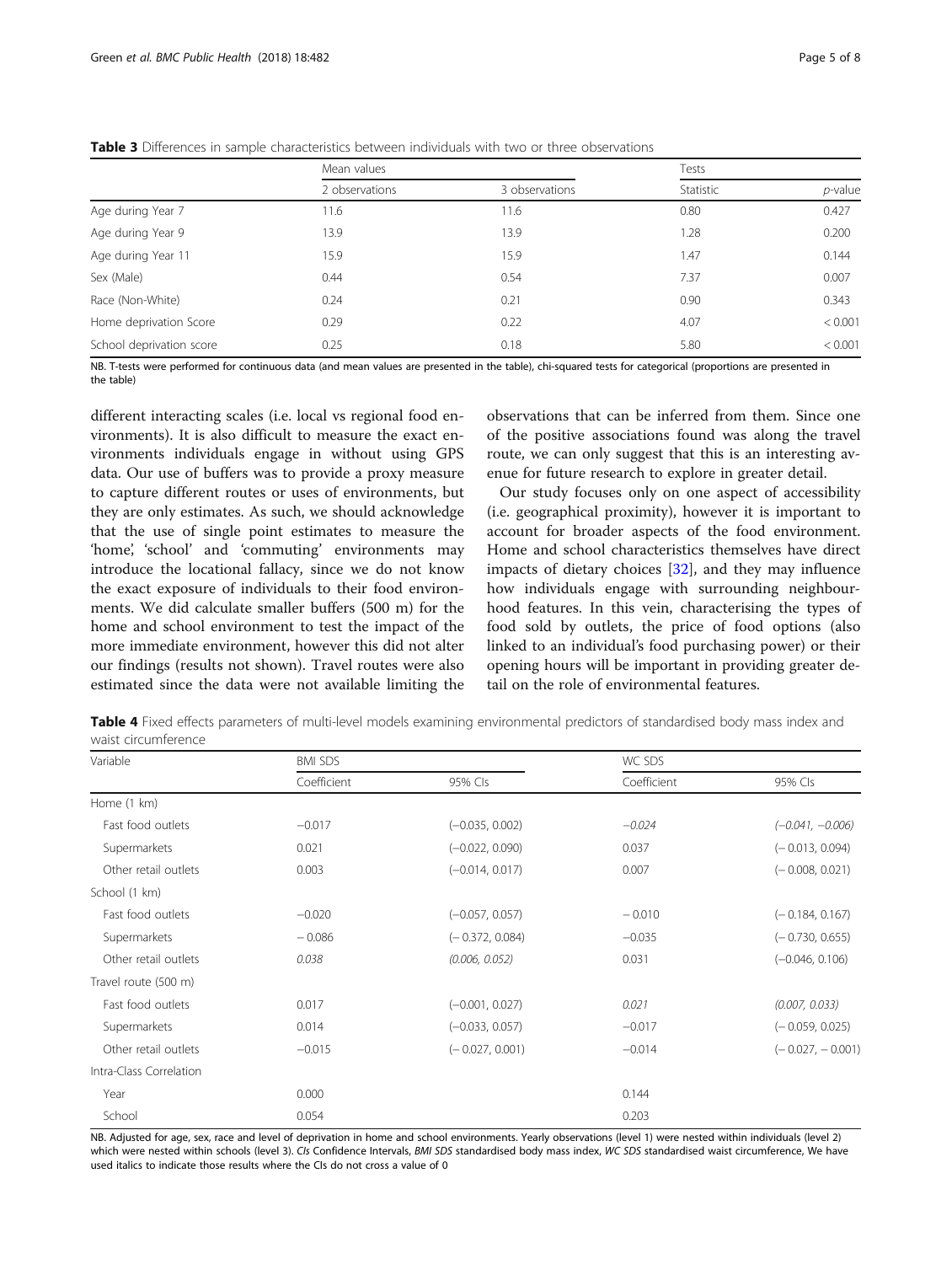Finally, our study was purely descriptive in exploring the association between the density of features of the food environment and measures of weight status. While this is useful for initially understanding if any association(s) exist, and follows previous studies (e.g. 15,28), there is greater need in future research to explore the causal pathways and mechanisms through which the food environment may influence weight status.

## Interpretation

Our study makes a novel contribution to the literature building on previous studies by using longitudinal data across the period of secondary school, an important period in the anthropometric development in children and one which is key for their risk of obesity during adolescence and into adulthood [\[10](#page-6-0)]. We examined two measures of weight status and multiple spatial contexts (home, school and travel route environments) to capture the wider experience of food environments.

The majority of studies examining the role of food environments on weight status are cross-sectional and therefore less able to draw out cause and effect (even if analyses are carried out within a causal framework). Findings from cross-sectional studies are ambiguous with some reporting positive associations between fast food outlets and weight status  $[17–20]$  $[17–20]$  $[17–20]$  $[17–20]$  $[17–20]$ , but a comparable number finding no association (19–21). The lack of consistency across the literature may be a symptom of residual confounding across studies, suggesting the importance of correct study design when using observational data [[33](#page-7-0)]. A null association may simply be because there is too much 'noise' in the data to be able to observe the true effect. It is important for future research to develop stronger causal models that can be evaluated will help to lessen the impact of residual confounding.

To our own knowledge, our study is the first longitudinal analysis using UK data. Sturm and Datar [[21\]](#page-6-0) investigated the association between food outlet density and changes in BMI over 1 and 3 years among elementary school children in the USA, finding null associations [[21\]](#page-6-0). Although interestingly they did report differential gains in BMI according to geographical variation in fruit and vegetable prices, possibly suggesting that additional measures beyond simple density metrics are required to expose geographical associations. Adolescents develop at different stages, so taking a longitudinal approach is more appropriate than a snap shot of cross sectional data. In addition to changes in physical development, adolescent behaviours are likely to change during this period as they transition toward independence. The longitudinal data will go some way to encapsulate this. That being said, our results using longitudinal data do match results from the baseline cross-sectional analysis reported previously [\[22\]](#page-6-0).

Our findings have important policy implications. The inconsistency of evidence from our study and throughout the literature between the density of fast food outlets and weight status suggests that efforts to restrict the locations of new fast food outlets may be of limited value as a standalone intervention to tackle childhood obesity [[13](#page-6-0)–[16](#page-6-0)]. We do not contest that strategies to improve the food environment surrounding homes and school are logical. There have been long term shifts of increasing access to unhealthy foods corresponding to increased prevalence of obesity [\[30\]](#page-7-0). Rather policies need to be move beyond simply restricting their numbers alone. Table [2](#page-3-0) demonstrated that while in our study the median number of fast food outlets surrounding homes, schools and travel route was similar (12, 12 and 11 respectively), the interquartile ranges suggests that there was considerable variability. It could be hypothesised that restricting the location of new fast food outlets in areas with few fast food outlets may have a larger effect (assuming that a community has enough food sources). However, the majority of areas could already be at a level of saturation whereby restricting further outlets will likely have little impact.

If Local Authorities are unable to make significant changes to the spatial availability of unhealthy foods, then they need to consider alternative strategies dealing with the existing environments. Licensing may offer one approach that could be effective at addressing the whole food environment, such as reducing opening hours, encouraging firms to use less cooking oil or introducing price subsidies for healthy food options [\[34](#page-7-0)-[36\]](#page-7-0). Similar restrictive licencing policies for alcohol sale, implemented at the local authority level [[37\]](#page-7-0), have been successful in reducing purchases and consumption. In terms of national policy, minimum pricing of alcohol has been estimated to reduce alcohol consumption and subsequent health-related harms [[38\]](#page-7-0); similar policy interventions directed towards fast food outlets may help reduce the purchase and consumption of unhealthy food. Developing local food systems which promote healthier choices, as well as dealing with wider issues such as food insecurity or the social determinants of poor dietary choices, may be more appropriate policy strategies than simply restricting the location or density of types of outlets. Examining the contribution of these policy scenarios for tackling obesity represent useful avenues for future research.

## Conclusions

Our study addresses the dearth of longitudinal evidence on the association between the food environment and adolescent weight status. We find few associations between each component of the food environment (across multiple spatial contexts of exposure) and two measures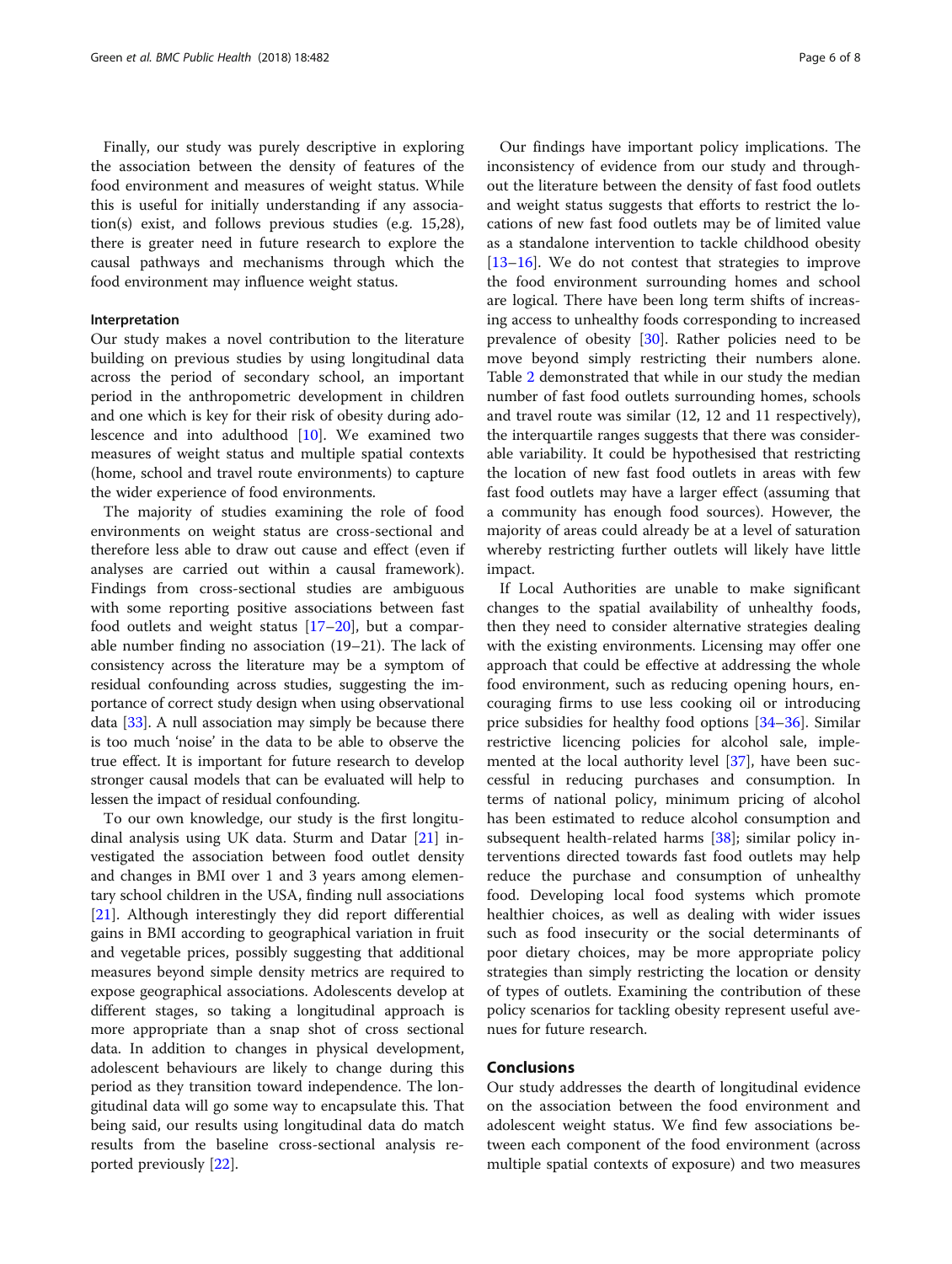<span id="page-6-0"></span>of adolescent weight status. The results suggest caution should be placed on policy interventions aimed at tackling childhood obesity through environmental features which may have limited effect when implemented in isolation from other strategies.

#### Abbreviations

BMI: Body Mass Index; CI: Confidence Interval; IDACI: Income Deprivation Affecting Children Index; IQR: Interquartile Range; LCC: Leeds City Council; LSOA: Lower Super Output Area; RADS: Rugby League and Athletics Development Scheme; SDS: Standardised; WC: Waist Circumference

#### Acknowledgements

Thanks to Dr. Konstantinos Daras for his useful suggestions on R packages for calculating network routes.

#### Funding

None.

#### Availability of data and materials

Data are not open data and cannot be shared openly due to its disclosive nature. However, all analytical code can be requested from the authors.

### Authors' contributions

CG conceived the idea for the paper. MG, NL, MM and CG designed the analyses. MG undertook the data analysis with input from all authors. MG and DR wrote the initial draft of the paper. All authors were involved in redrafting the paper and approved its submission.

## Ethics approval and consent to participate

Ethical approval was not required for the analysis of secondary data. Ethical clearance for data collection in the original project was granted by the Ethics Committee of the Carnegie Faculty, Leeds Beckett University. Data were not openly available and we were granted permission from the original study lead (Clare Griffiths; who also acquired approval from the other research team members) who oversaw data collection to use the data.

#### Consent for publication

Not required.

### Competing interests

The authors declare that they have no competing interests.

## Publisher's Note

Springer Nature remains neutral with regard to jurisdictional claims in published maps and institutional affiliations.

#### Author details

<sup>1</sup>Department of Geography & Planning, University of Liverpool, Liverpool, UK <sup>2</sup>Carnegie School of Sport, Leeds Beckett University, Leeds, UK. <sup>3</sup>School of Geography, University of Leeds, Leeds, UK. <sup>4</sup>Leeds Institute of Data Analytics, University of Leeds, Leeds, UK. <sup>5</sup> Leeds Institute for Biomedical and Clinical Services, University of Leeds, Leeds, UK.

### Received: 9 August 2017 Accepted: 27 March 2018 Published online: 02 May 2018

#### References

- 1. Rokholm B, Baker JL, Sørensen TIA. The levelling off of the obesity epidemic since the year 1999 – a review of evidence and perspectives. Obes Rev. 2010;11:835–46.
- 2. Wabitsch M, Moss A, Kromeyer-Hauschild K. Unexpected plateauing of childhood obesity rates in developed countries. BMC Med. 2014;12:17.
- 3. HSCIC. National Child Measurement Programme: England, 2014/15 school year. 2015. Available from: [http://content.digital.nhs.uk/catalogue/PUB19109/](http://content.digital.nhs.uk/catalogue/PUB19109/nati-chil-meas-prog-eng-2014-2015-rep.pdf) [nati-chil-meas-prog-eng-2014-2015-rep.pdf.](http://content.digital.nhs.uk/catalogue/PUB19109/nati-chil-meas-prog-eng-2014-2015-rep.pdf) Accessed 4 Apr 2018.
- van Jaarsveld CHM, Gulliford MC. Childhood obesity trends from primary care electronic health records in England between 1994 and 2013: population-based cohort study. Arch Child Dis. 2015;100:214–9.
- 5. Haines L, Chong Wan K, Lynn R, Barrett TG, Shield JPH. Rising incidence of type 2 diabetes in children in the U.K. Diabetes Care. 2007;30(5):1097–101.
- 6. Cote AT, Harris KC, Panagiotopoulos C, Sandor GGS, Devlin AM. Childhood obesity and cardiovascular dysfunction. J Am Coll Cardiol. 2013;62(15):1309–19.
- 7. Griffiths LJ, Parsons TJ, Hill AJ. Self-esteem and quality of life in obese children and adolescents: a systematic review. Int J Pediatr Obes. 2010;5(4): 282–304.
- 8. Park MH, Falconer C, Viner RM, Kinra S. The impact of childhood obesity on morbidity and mortality in adulthood: a systematic review. Obes Rev. 2012; 13:985–1000.
- Reilly JJ, Kelly J. Long-term impact of overweight and obesity in childhood and adolescence on morbidity and premature mortality in adulthood: systematic review. Int J Obes. 2011;35:891–8.
- 10. Monasta L, Batty GD, Cattaneo A, Lutje V, Ronfani L, Van Lenthe FJ, et al. Early-life determinants of overweight and obesity: a review of systematic reviews. Obes Rev. 2010;11:695–708.
- 11. Government Office for Science. Tackling Obesities: Future Choices (2nd Edition) [Internet]. 2007. Available from: [https://www.gov.uk/government/](https://www.gov.uk/government/uploads/system/uploads/attachment_data/file/287937/07-1184x-tackling-obesities-future-choices-report.pdf) [uploads/system/uploads/attachment\\_data/file/287937/07-1184x-tackling](https://www.gov.uk/government/uploads/system/uploads/attachment_data/file/287937/07-1184x-tackling-obesities-future-choices-report.pdf)[obesities-future-choices-report.pdf](https://www.gov.uk/government/uploads/system/uploads/attachment_data/file/287937/07-1184x-tackling-obesities-future-choices-report.pdf). Accessed 4 Apr 2018.
- 12. Bowman SA, Gortmaker SL, Ebbeling CB, Pereira MA, Ludwig DS. Effects of fast-food consumption on energy intake and diet quality among children in a National Household Survey. Pediatrics. 2004;113(1):112–8.
- 13. Cavill N, Rutter H. Obesity and the environment: regulating the growth of fast food outlets. London; 2014. Available from: [https://www.gov.uk/](https://www.gov.uk/government/uploads/system/uploads/attachment_data/file/296248/Obesity_and_environment_March2014.pdf) [government/uploads/system/uploads/attachment\\_data/file/296248/](https://www.gov.uk/government/uploads/system/uploads/attachment_data/file/296248/Obesity_and_environment_March2014.pdf) [Obesity\\_and\\_environment\\_March2014.pdf](https://www.gov.uk/government/uploads/system/uploads/attachment_data/file/296248/Obesity_and_environment_March2014.pdf). Accessed 4 Apr 2018.
- 14. St. Helens Council. Supplementary planning document hot food takeaways. 2011. Available from: [https://www.sthelens.gov.uk/media/3181/hot-food](https://www.sthelens.gov.uk/media/3181/hot-food-takeaway.pdf)[takeaway.pdf.](https://www.sthelens.gov.uk/media/3181/hot-food-takeaway.pdf) Accessed 4 Apr 2018.
- 15. Dr Foster Intelligence and Land Use Consultants. Tackling the takeaways: A new policy to address fast-food outlets in Tower Hamlets. 2011. Available from: [http://www.towerhamlets.gov.uk/Documents/Planning-and-building](http://www.towerhamlets.gov.uk/Documents/Planning-and-building-control/Strategic-Planning/Local-Plan/Evidence-base/A5-Takeways.pdf)[control/Strategic-Planning/Local-Plan/Evidence-base/A5-Takeways.pdf](http://www.towerhamlets.gov.uk/Documents/Planning-and-building-control/Strategic-Planning/Local-Plan/Evidence-base/A5-Takeways.pdf). Accessed 4 Apr 2018.
- 16. Office for the Mayor of London. Takeaways toolkit: Tools, interventions and case studies to help local authorities develop a response to the health impacts of fast food takeaways. 2012. Available from: [https://www.london.](https://www.london.gov.uk/sites/default/files/takeawaystoolkit.pdf) [gov.uk/sites/default/files/takeawaystoolkit.pdf](https://www.london.gov.uk/sites/default/files/takeawaystoolkit.pdf). Accessed 4 Apr 2018.
- 17. Davis B, Carpenter C. Proximity of fast-food restaurants to schools and adolescent obesity. Am J Public Health. 2009;99(3):505–10.
- 18. Fraser LK, Edwards KL. The association between the geography of fast food outlets and childhood obesity rates in Leeds, UK. Health Place. 2010;16(6): 1124–8.
- 19. Jennings A, Welch A, Jones AP, Harrison F, Bentham G, Van SEMF, et al. Local food outlets, weight status, and dietary intake. Am J Prev Med. 2011; 40(4):405–10.
- 20. Cetateanu A, Jones A. Understanding the relationship between food environments, deprivation and childhood overweight and obesity: evidence from a cross sectional England-wide study. Health Place. 2014;27:68–76.
- 21. Sturm R, Datar A. Body mass index in elementary school children, metropolitan area food prices and food outlet density. Public Health. 2005; 119:1059–68.
- 22. An R, School SR. Residential neighborhood food environment and dietary intake among California children and adolescents. Am J Prev Med. 2012; 42(2):129–35.
- 23. Griffiths C, Frearson A, Taylor A, Radley D, Cooke C. A cross sectional study investigating the association between exposure to food outlets and childhood obesity in Leeds, UK. Int J Behav Nutr Phys Act. 2014;11:138.
- 24. Fraser LK, Edwards KL, Cade J, Clarke GP. The geography of fast food outlets: a review. Int J Environ Res Public Heal. 2010;7:2290–308.
- 25. Cobb LK, Appel LJ, Franco M, Jones-Smith JC, Nur A, Anderson CAM. The relationship of the local food environment with obesity: a systematic review of methods, study quality, and results. Obesity. 2015;23(7):1331–44.
- 26. Griffiths C, Gately P, Marchant PR, Cooke CB. A five year longitudinal study investigating the prevalence of childhood obesity : comparison of BMI and waist circumference. Public Health. 2013;127(12):1090–6.
- 27. Cole J, Freeman JV. Body mass index reference curves for the UK, 1990. Arch Dis Child. 1995;73:25–9.
- 28. McCarthy H, Jarrett K, Crawley HF. The development of waist circumference percentiles in British. Eur J Clin Nutr. 2001;55:902–7.